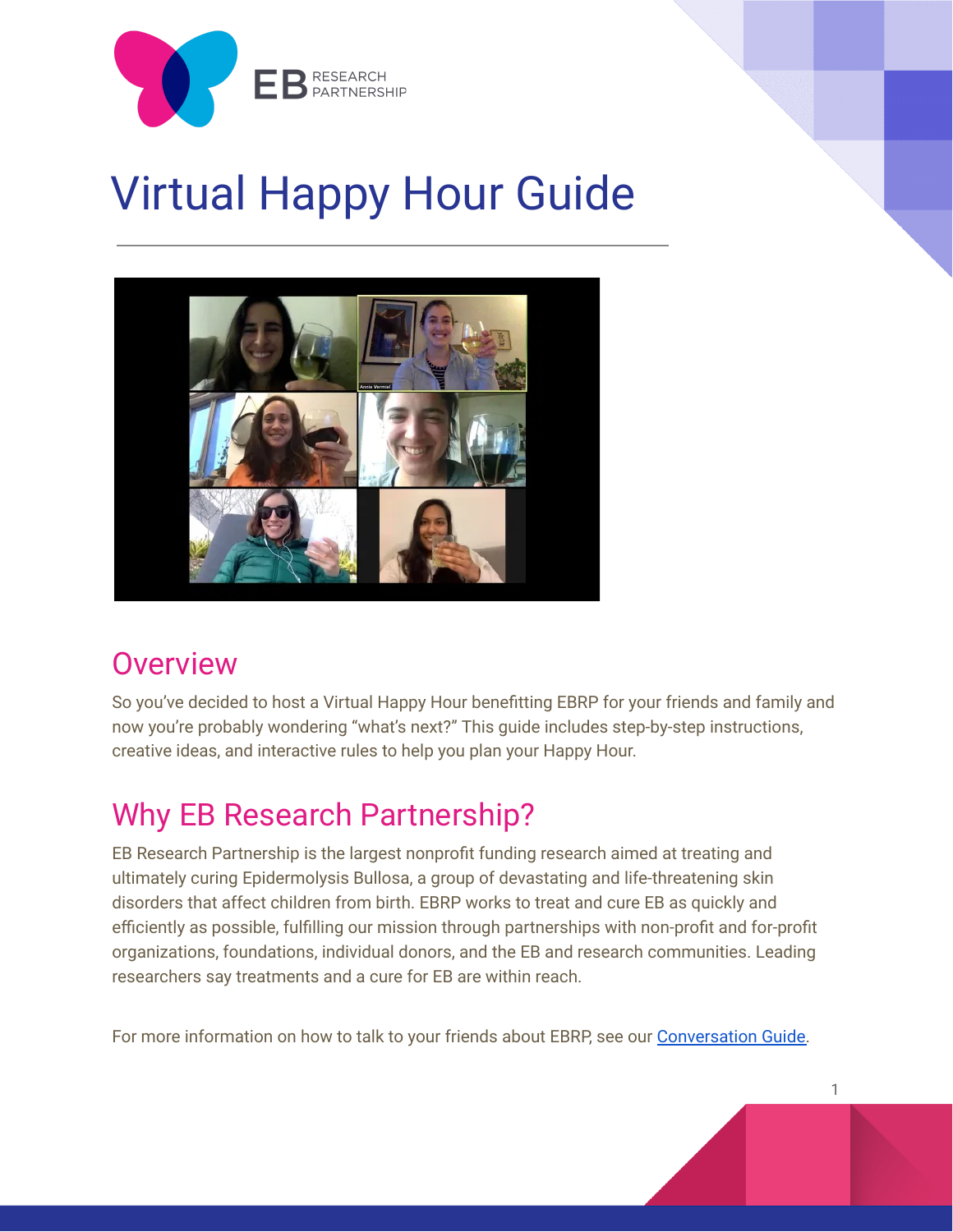# Setting Up Your Happy Hour

### How to Set Up a Zoom Meeting

### 1. Create Your Zoom Account

Head over to **[Zoom.us](https://zoom.us/)** to create your account to jumpstart your Happy Hour

### 2. Personalize your Happy Hour

Create a name, date and time for your Happy Hour that is unique for your guests. Then set up a password for the meeting that you will distribute once you have confirmed your friends have donated on your GoFundMe Event Page (see instructions below).

### 3. Set your Entry Fee and Invite Your Guests

Once your meeting is set up, decide on an entry free (we recommend \$25) and send out your Happy Hour invites!

### How to Set Up a GoFundMe Charity Page

#### 1. Create Your GoFundMe Account

Visit [GoFundMe](http://charity.gofundme.com/) Charity and login or create your personal account. You can even connect with Facebook to have easier access inviting your guests.

#### 2. Personalize Your Event Page

Select the Virtual Happy Hour [Campaign](https://charity.gofundme.com/o/en/campaign/virtual-happy-hour-to-healeb) and "join" the team to set up your event page. For the event description, use the populated text or add your own spin. Even change the main photo to something fun and exciting that will entice your friends.

#### 3. Send to Your Friends and Track Your Donations

Send this page in your invite and have your friends donate the entry fee before the Happy Hour begins. When your friends donate to the page, send them the password to your zoom meeting. If you are using our suggested rules, this is a great way to track donations in real time during the Happy Hour.

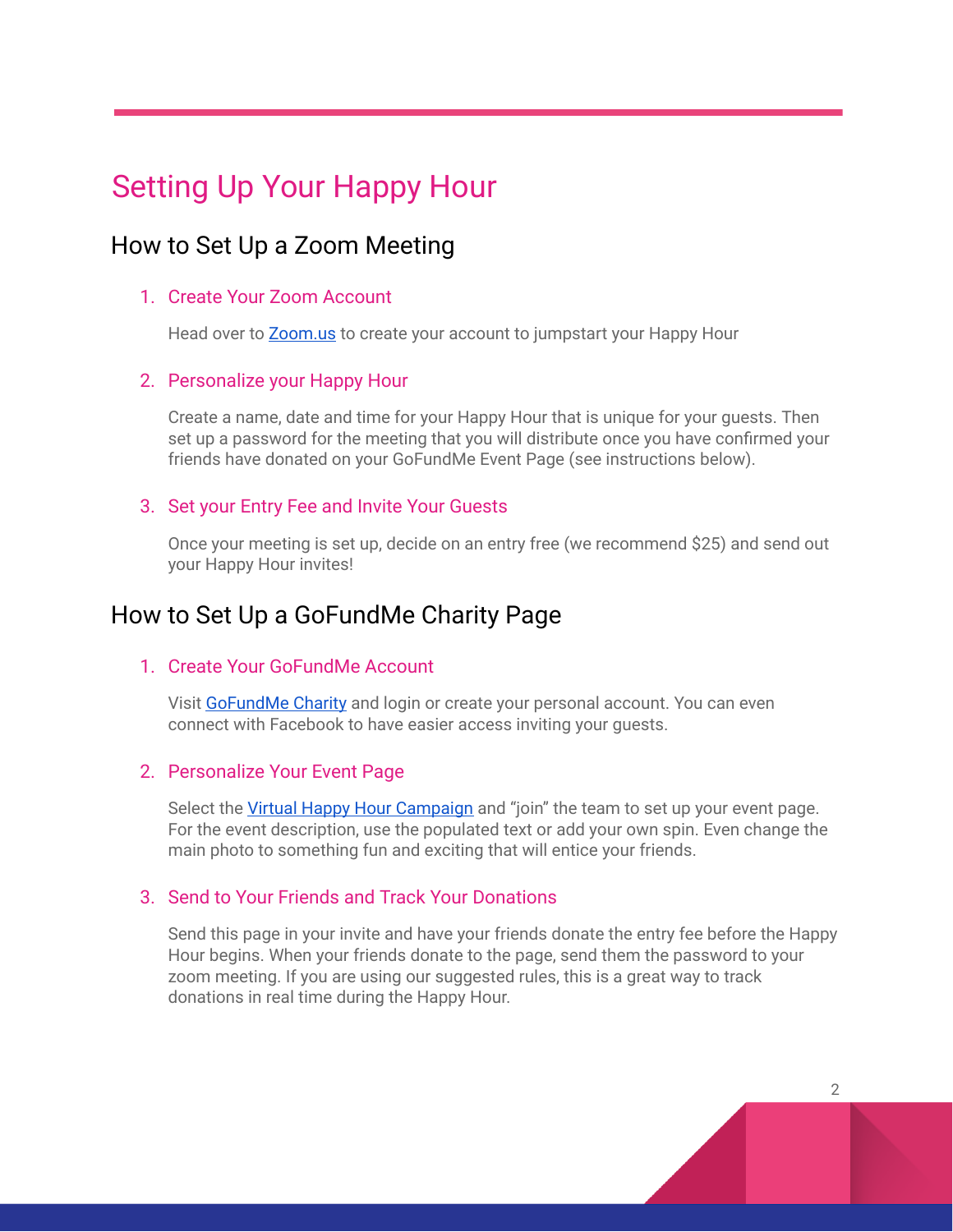# Get Creative with Your Happy Hour

With Social Distancing, families and friends are using virtual meetings to keep connected during this challenging time. For your Happy Hour, try switching things up from your normal routine so that your guests are stimulated by experiencing something new.

### Simple and Creative Ideas for Your Happy Hour

### 1. Theme it

If you really want to go all out for your Happy Hour and create an experience for your guests, try making your event themed! Have friends dress up and decorate their surroundings for an immersive meeting. Exciting theme examples include a Luau, Tea Party, 90's Night, or even a Pajama Party… the options are endless!

### 2. Change Your Background

Another easy way to spice things up is to have your group change their backgrounds for your Happy Hour. Have guests select a photo and save it on their computer to make the switch fast and easy. Not sure what [background](https://drive.google.com/open?id=1yQx-lC4NtDJkFj77Wt_dJf7PkQ7P6H5v) to use? Try **EBRP's official background**.

### 3. Show and Tell

Give your Happy Hour some substance by making it a Show and Tell! This is a great way to spark conversation and bring new stories to the table. Items can be small or large, old or new, even something that's alive! Everyone has a story to share and this is a great way to mix up the conversation.